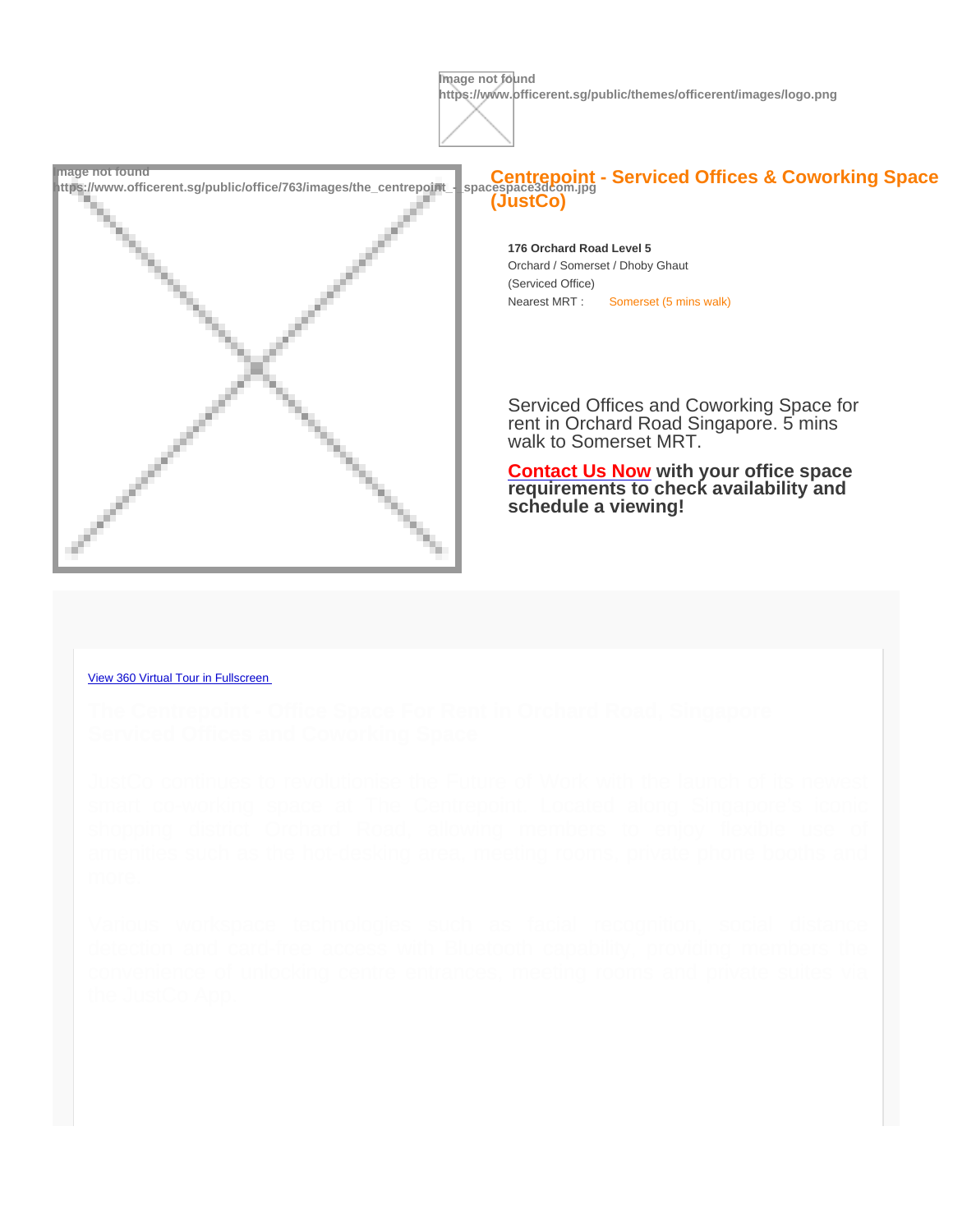- 
- 

- 
- 
- 
- 
- 
- 
- 
- 
-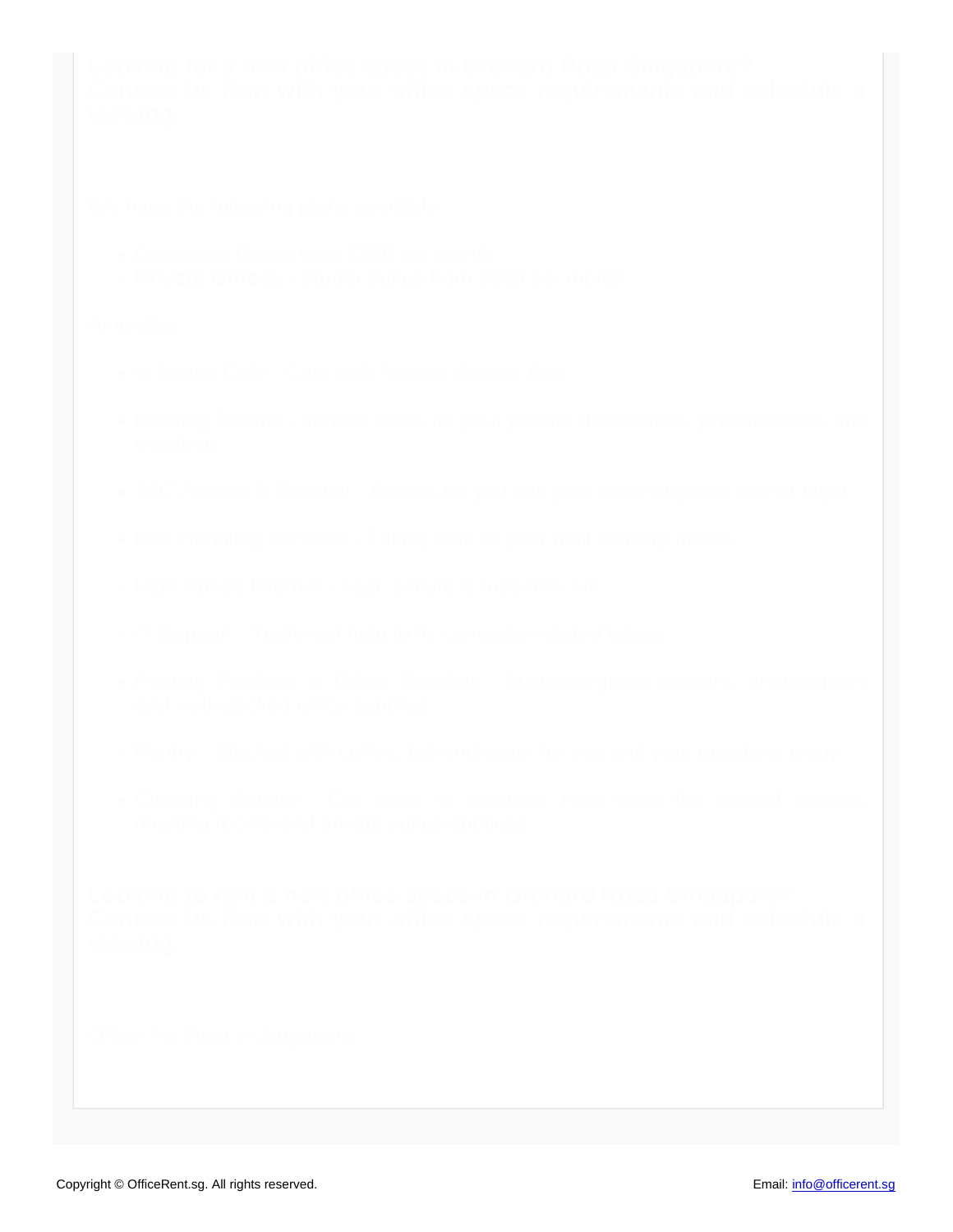Subject to contract and availability. Due care has been taken in the preparation of these information and no warranty or representation is given or implied for the accuracy of any of the contents. All interested parties shall make enquiries to satisfy themselves for any of the information. OfficeRent.sg, the property owner or its agent cannot be held responsible for any damage or loss suffered as a result of any inaccuracies.